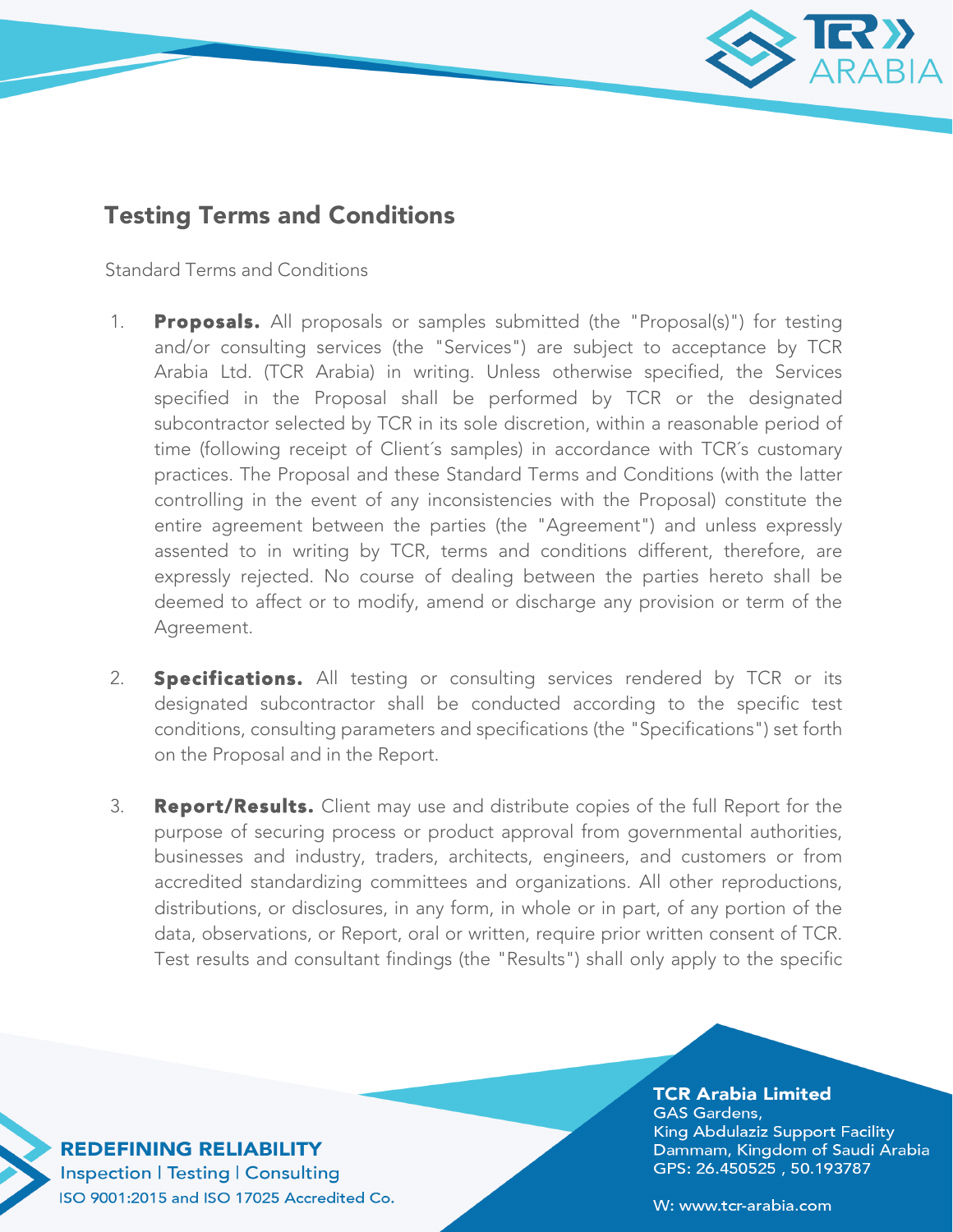

sample tested or consultant service rendered by TCR or its designated subcontractor under the Specifications.

- 4. Payment. All payments for the Services are due without regard to the Results and notwithstanding any early termination of the Agreement by the Client. The Client further agrees to pay TCR its then customary charge for work performed by TCR or its designated subcontractor at the request of the Client and not included on any Proposal, and for any work performed in connection with any legal proceeding respecting the Client or its products.
- 5. **Consulting Services.** Client hereby engages TCR as an independent contractor, and not as an employee or agent of Client in connection with the rendering of any consulting Services to the Client. Client hereby acknowledges that it, and not TCR or TCR's designated subcontractor, shall be responsible for all final decisions based on the application of the Results or the findings expressed in the Report.
- 6. **Samples.** Client will provide samples for testing (at Client's expense). TCR will maintain unused portions of samples for 15 days after the Report has been issued. After 15 days, TCR will return or dispose of unused portions of samples at Client's expense. Client shall abide by all applicable regulations when shipping samples to TCR or its designated subcontractor. TCR or its designated subcontractor has the right to refuse receipt and/or testing of any shipment that, in TCR´s or its designated subcontractor's sole discretion, is hazardous, unsafe, unlawful or has been shipped improperly. Client shall bear associated costs including, but not limited to, identification of sample content, damage incurred by TCR or its designated subcontractor as a result of improper packaging, labeling or omission of documents, return or disposal of materials.
- 7. **Confidential Information**. The confidential information, observations and data relating to the businesses and products of TCR, its designated subcontractor

**TCR Arabia Limited GAS Gardens,** King Abdulaziz Support Facility Dammam, Kingdom of Saudi Arabia GPS: 26.450525, 50.193787

**REDEFINING RELIABILITY Inspection | Testing | Consulting** ISO 9001:2015 and ISO 17025 Accredited Co.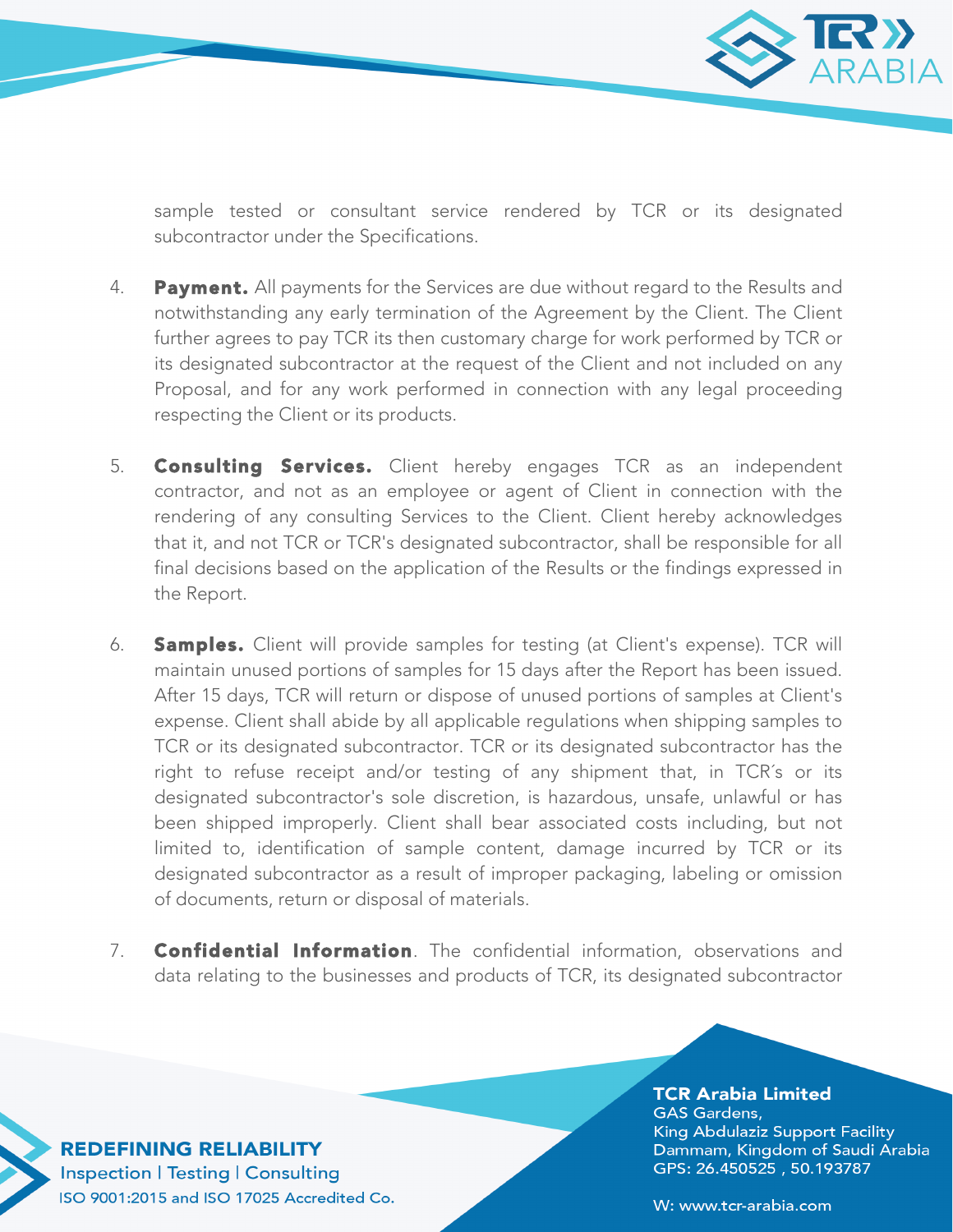

and the Client are the property of the respective parties. The parties will not use for their own purposes or disclose to any third party any of such information, observations or data obtained regarding the other party´s business or products without the prior written consent of that party, unless such matters become publicly known other than as a result of the acts of the party seeking to use or disclose such matters; provided, however, that TCR shall be entitled to share any confidential information concerning Client or Client's product or business with TCR's designated subcontractor, which information shall remain confidential and shall not be used or disclosed by the subcontractor except as provided herein. TCR is entitled to disclose the name of the Client to its Parent Companies and in its customer listing.

- 8. **Intellectual Property.** Intellectual Property. All testing equipment, methods, designs, concepts, inventions, processes, trade secrets, proprietary information and know-how, uses, and/or applications used or useful in the delivery of the Services, whether patentable or not, are the property of TCR ("TCR Intellectual Property"). Client may not use or register any name, trademark or service mark of TCR or any of their affiliates for any promotion or other purpose, except as provided in paragraph 3, above.
- 9. **Disclaimer of Warranties.** TCR has relied on information supplied by the Client in rendering the Services. The Results assume the accuracy of such information and that the Client is entitled to share such information with TCR and its designated subcontractor. Any information provided by TCR in the Report or in connection with the Services is for the benefit of the Client only and no third party shall be entitled to rely thereon without the prior written consent of TCR.

TCR warrants only that it and its designated subcontractor shall conform the Services to the specifications set forth in the relevant Proposal. Because of numerous factors affecting results, TCR makes no other warranty of any kind with regard to the Services or the results set forth in the Report, either express or

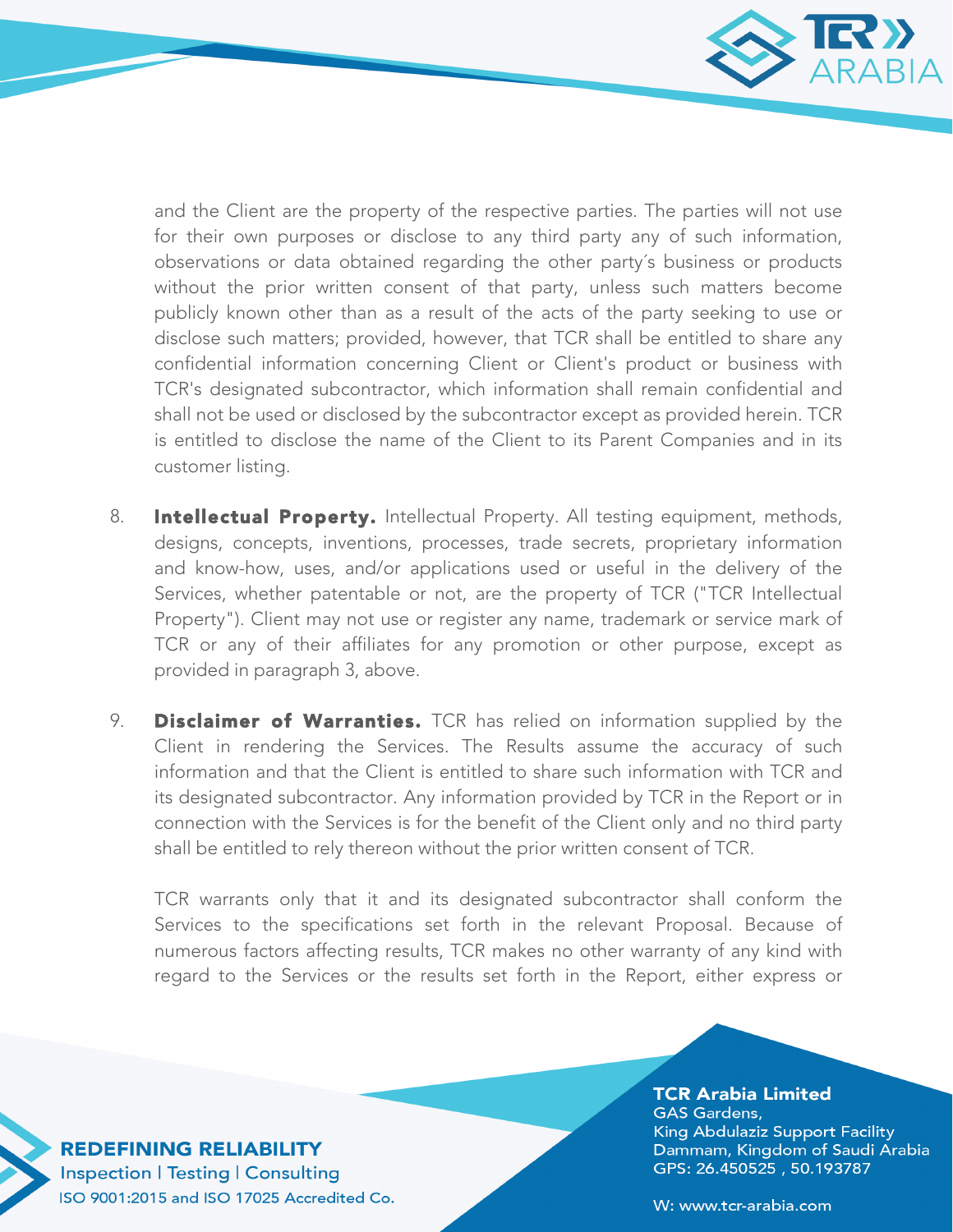

implied. Statements made in the Report or in connection with the Agreement shall not be construed as representations or warranties or as inducements to violate any law, safety code or insurance regulation.

10. Limitation on Liability. Client's right to recover damages caused by the negligence or breach of TCR or its designated subcontractor with respect to any testing or consulting Services shall not exceed the amount actually paid by Client to TCR. TCR or its designated subcontractor will not be liable for any other damages whatsoever arising from or in any way connected to the Services or the Report for any purpose whatsoever. In no event shall TCR or its designated subcontractor be liable for any special, indirect, or incidental or consequential damages of any kind, including without limitation any damages with respect to loss of income, compensation or prospective profits, any expenditures, investments or commitments of the Client, any loss with respect to business reputation or good will, or arising from the claims of third parties (including, without limitation, product liability claims).

Client further agrees to indemnify, hold harmless and defend TCR, its officers, directors, agents, representatives and employees from any and all claims, liabilities, damages, and expenses on account of death or injury to any person or damage to any property, including without limitation, loss of earnings or profits, arising from or in connection with the testing services to be performed hereunder, any omissions in connection with such services or any defect related to a manufactured product where a sample of such product was tested hereunder.

11. Litigation Services. Client shall notify TCR in writing if any Services to be performed are in support of pending or contemplated litigation and shall further advise TCR of the parties involved in such litigation prior to TCR commencing the requested Services. In the event employees or contractors of TCR are subpoenaed to testify before any tribunal, panel, official, or judicial officer by the Client or by another litigant in connection with the Services, Client shall be responsible to pay

**REDEFINING RELIABILITY Inspection | Testing | Consulting** ISO 9001:2015 and ISO 17025 Accredited Co.

**TCR Arabia Limited GAS Gardens,** King Abdulaziz Support Facility Dammam, Kingdom of Saudi Arabia GPS: 26.450525, 50.193787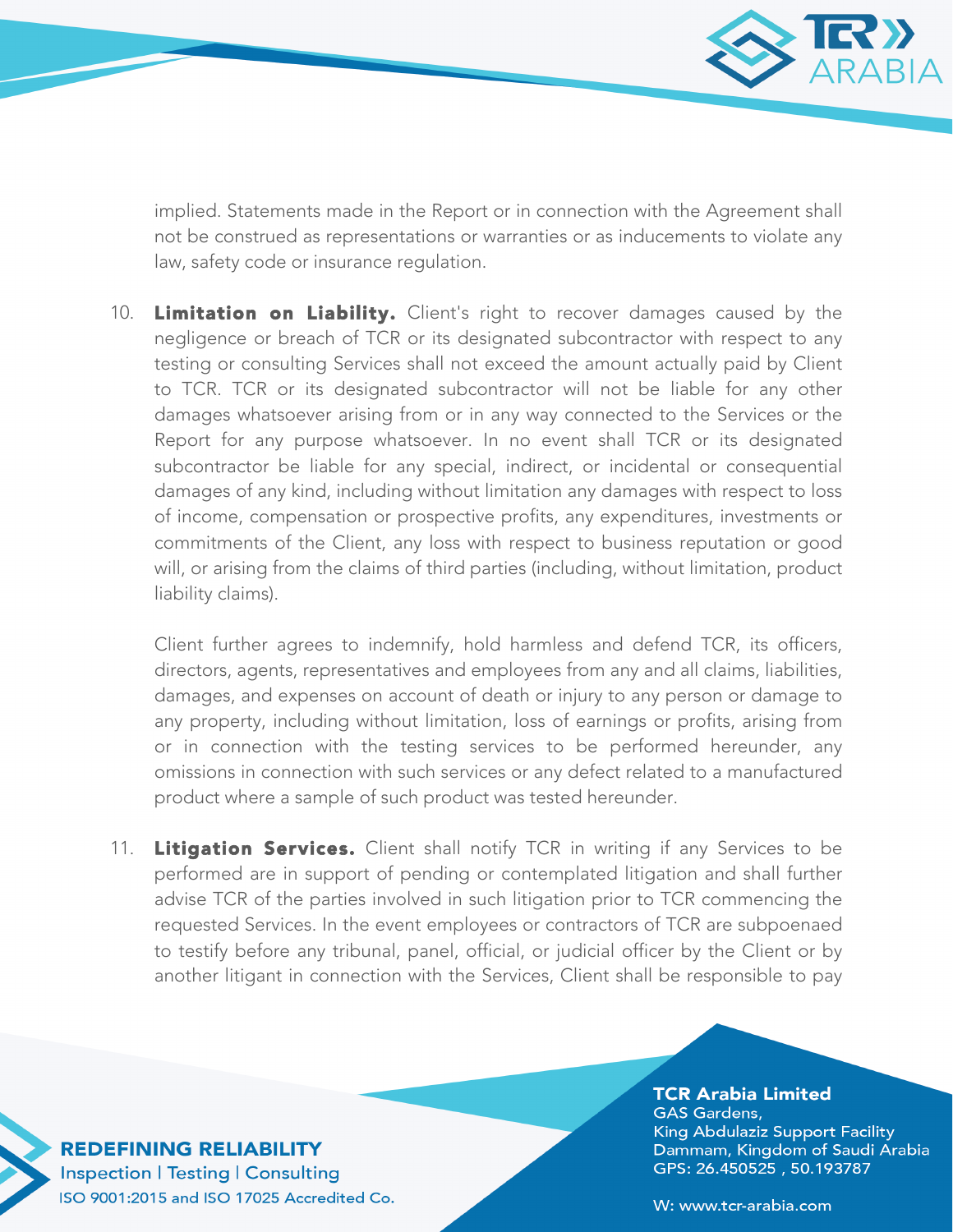

TCR its costs plus the usual customary hourly rate for TCR consulting for the time spent to travel, attend and appear to so testify.

- 12. Non-solicitation of Employees. Client agrees not to solicit any employees of TCR, any of its affiliates or its designated subcontractor for employment or hire unless TCR and/or such affiliate or designated subcontractor shall have first consented to such solicitation in writing.
- 13. Delay; Excused Nonperformance. Performance of the Services by TCR and/or its designated subcontractor may be delayed or excused when such performance is commercially impossible or impracticable as a result of war, strikes, shortages, weather events, or other causes beyond their reasonable control.
- 14. Indemnification/Hold Harmless. The Client shall indemnify and hold TCR and its designated subcontractor harmless to the fullest extent permitted by law from any and all damages, expenses, fines, judgments, liabilities, losses and costs, including reasonable attorneys' fees incurred by TCR or its designated subcontractor (a) in connection with or arising from any breach by the Client of the terms of this Agreement, and (b) as a result of any claims, causes of action, suits or legal proceedings brought against TCR and arising out of its delivery of the Services and preparation of the Report contemplated hereunder; provided that the Client shall not be required to indemnify TCR or its designated subcontractor for any claim or cause of action resulting from the gross negligence or willful misconduct of TCR or its designated subcontractor.
- 15. **Dispute Resolution.** Any controversy or claim arising out of or relating to this Agreement, or the breach thereof, shall be settled by binding arbitration in Dammam, Kingdom of Saudi Arabia in accordance with the Commercial Arbitration Rules of the Arbitration Association of KSA, and judgment upon the award rendered by the arbitrator may be entered in any court having jurisdiction thereof.

**REDEFINING RELIABILITY Inspection | Testing | Consulting** ISO 9001:2015 and ISO 17025 Accredited Co.

## **TCR Arabia Limited GAS Gardens,** King Abdulaziz Support Facility Dammam, Kingdom of Saudi Arabia GPS: 26.450525, 50.193787